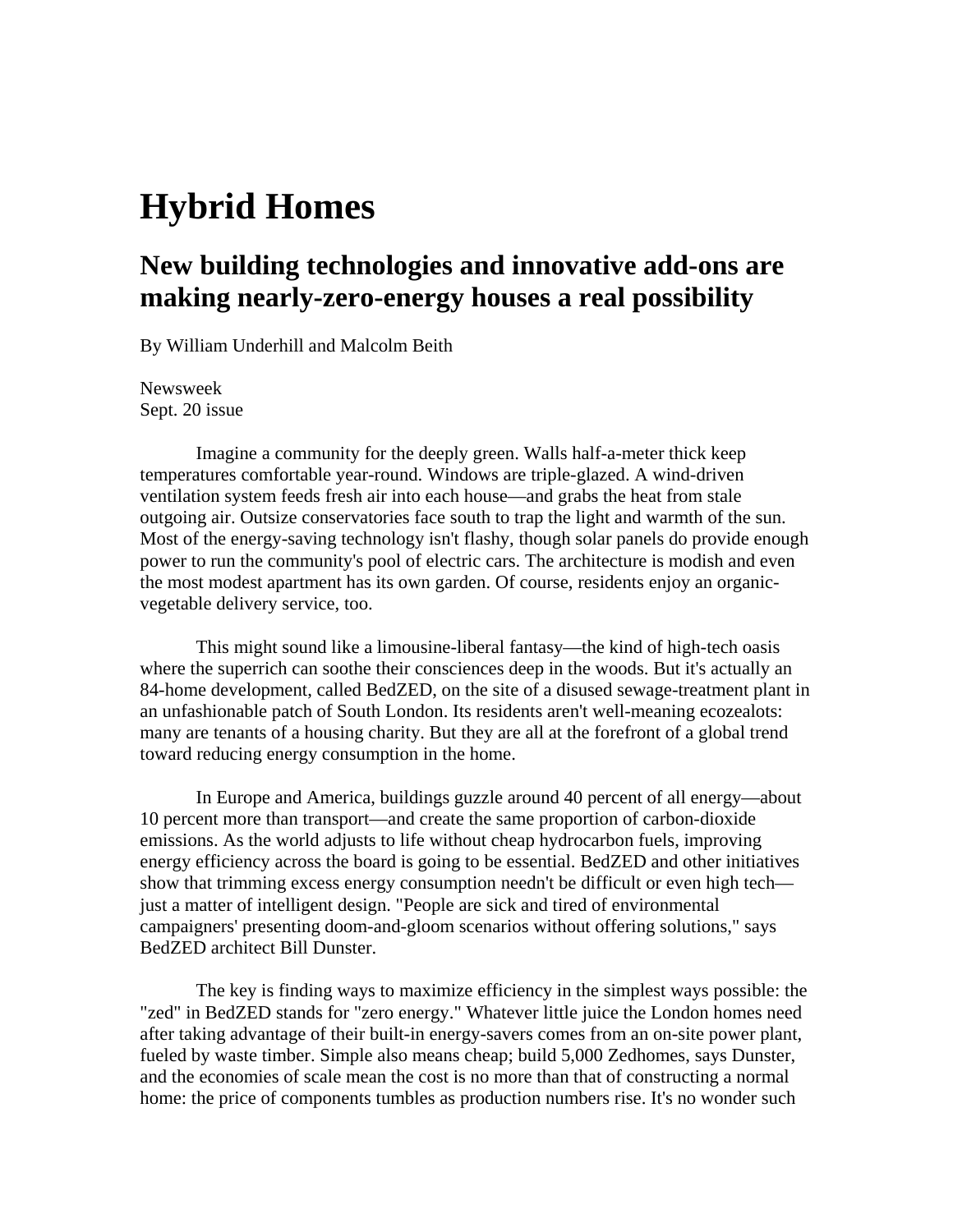ideas are gaining admirers. Over the past two years, BedZED has attracted thousands of visitors from as far away as India and China. In the fall, Dunster's company, ZedFactory, begins work on two separate projects elsewhere in Britain. In the United States, zeroenergy communities have been constructed from Elk Grove, California, to Loudoun County, Virginia, spurring interest among forward-thinking builders and homeowners alike. "Once people know about it, they want to live there," says David Meisegeier, an energy-efficiency specialist at Virginia-based ICF Consulting. "Who wouldn't?"

The technologies could already be used much more widely. Things like tripleglazing windows to add extra insulation, tightening duct systems and using structural insulated panels for floors and walls are easy and cost-effective—and could cut the fuel consumption of the world's buildings by 20 percent by 2010. "You can accomplish a tremendous amount with the technologies that we have already," says Randall Bowie, a Swedish official working on energy efficiency for the European Commission in Brussels. Take today's domestic boilers, which are generally 30 percent more efficient than the previous generation—or new refrigerators in the U.S. market that use 75 percent less electricity than those from the 1970s. Even simple gadgets like programmable thermostats or light timers noticeably decrease energy use and costs. "This is about doing a lot of unglamorous stuff," says Andrew Warren of the European Alliance of Companies for Energy Efficiency in Buildings.

Major momentum for these ho-hum changes has come from European governments worried by threats to energy supplies and the need to meet energy-reduction goals agreed to under the Kyoto accords. They've started to issue grants and tax breaks for energy-efficient builders, as well as stricter regulations. The standards set by national building codes are ratcheting up, and an EU directive that takes effect at the end of next year will require house builders, landlords or sellers to show an energy-efficiency label, setting out how —well a building performs. A similar EU decree on energy labeling for household appliances has boosted demand for the top-rated items.

The U.S. government, too, has been doing its part. Through the Energy Star program, it has set tough regulations on everything from home construction to major appliances and consumer electronics. "Energy Star is transforming the market so that energy-efficient technologies become standard practice—and a moneymaker for companies, too," says Jennifer Thorne-Amann of the American Council for an Energy-Efficient Economy (ACEEE). Energy Star has also created brand recognition, prompting a flood of applications from companies. "Once you get one manufacturer onboard, everybody wants in," says Meisegeier. "And everyone wins because of the environmental impact."

There's also comfort to be taken in the growing cooperation between government, scientists and the environmental lobby. At the government-funded Lawrence Berkeley National Laboratory in California, Steve Selkowitz's windows-and-building-technology team has made incredible progress with such innovations as dimmable windows that can minimize hot sunlight while preserving the view; the windows could save homeowners thousands of dollars a year in air-conditioning costs. And in Europe, lavish grants from